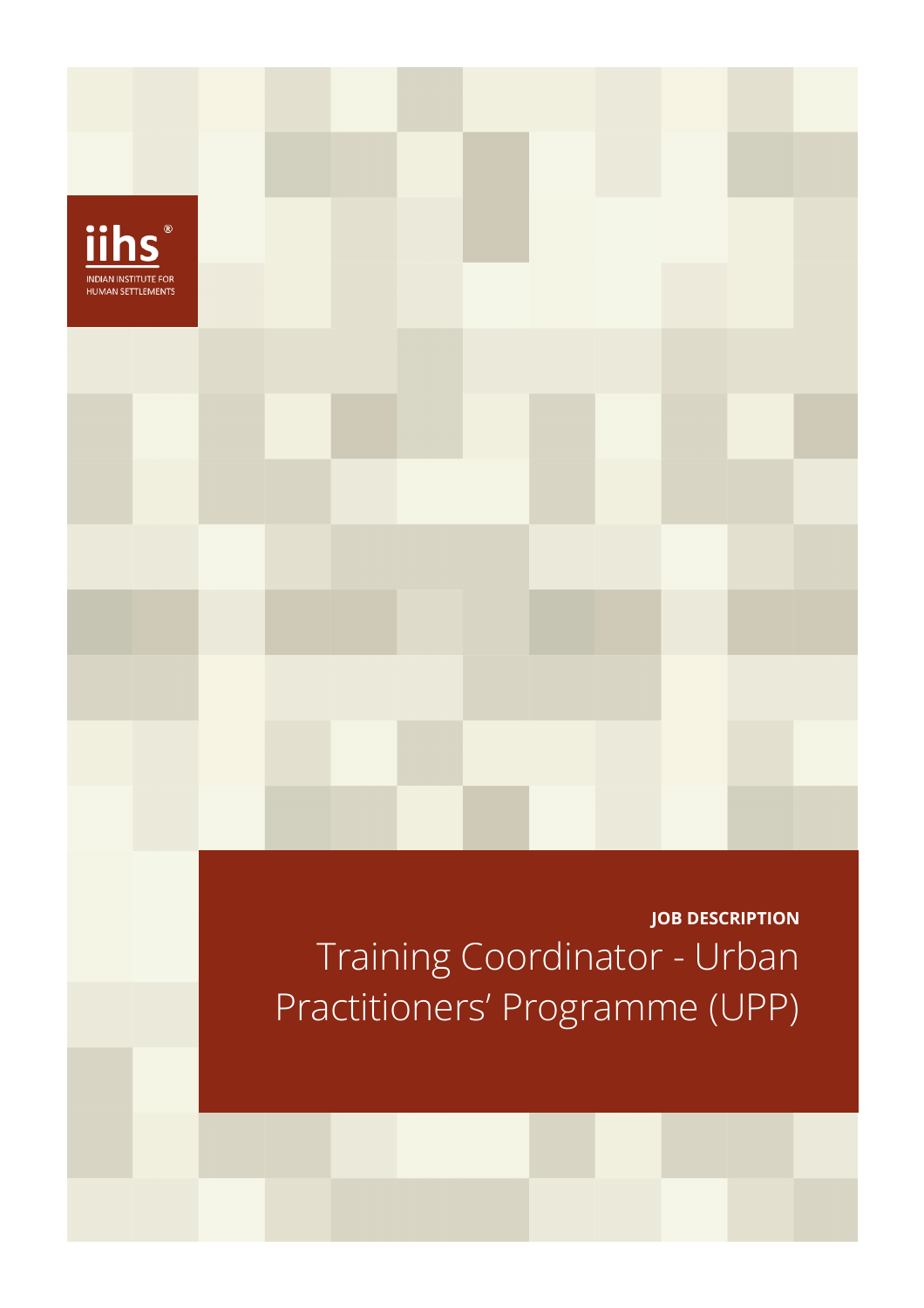### **About Us**

The Indian Institute for Human Settlements (IIHS) is a national education institution committed to the equitable, sustainable and efficient transformation of Indian settlements.

IIHS aims to establish an independently funded and managed national university of eminence for research and innovation focused on the challenges and opportunities of India's urban transition. The proposed IIHS University will be an institution of eminence that will host an integrated programme of quality campus-based education and research, training and lifelong learning for working professionals, distance and blended learning, as well as a whole array of practice and advisory services. The university will have a strong interdisciplinary orientation bringing together theory and praxis that is grounded in the South Asian context and also engages with and draws from knowledge across the globe.

For more information, please see http://www.iihs.co.in

### **About the Urban Practitioners' Programme**

The UPP is an education and capacity building programme for urban practitioners spanning disciplines and levels in public, private, academic and civil society sectors. IIHS believes that a city's transformation rests largely on the collective endeavours of practitioners who confront challenges through an informed, reflexive and creative manner. Through a portfolio of customised and open enrolment capacity development programmes and projects, the UPP offers institutions and practitioners new frameworks of knowledge, backed by a cohesive package of skills. Our portfolio spans sectors, disciplines and scales of practice and seeks to intervene at three levels:

- Strategic perspectives and orientation of the practitioner to urban challenges
- Knowledge frameworks employed to appraise such challenges
- Execution skills to tackle them effectively and sustainably.

## **Job Description**

The position will be part of the core UPP team and will be responsible for providing logistical, administrative, and outreach support to the various training programmes and initiatives of the UPP.

This will be a contractual position initially for the duration of 11 months, renewable on mutual consent.

## **Activities and Tasks**

Responsibilities would include, but not be limited to, the following:

- Providing assistance in organising, coordinating and executing logistics for training programmes, especially for travel, boarding, lodging and other event essentials with participants and vendors over the phone and in person;
- Marketing Urban Practitioners' Programmes to different stakeholders (project based);
- Helping establish and maintain effective relationships with members of the UPP's logistics eco system;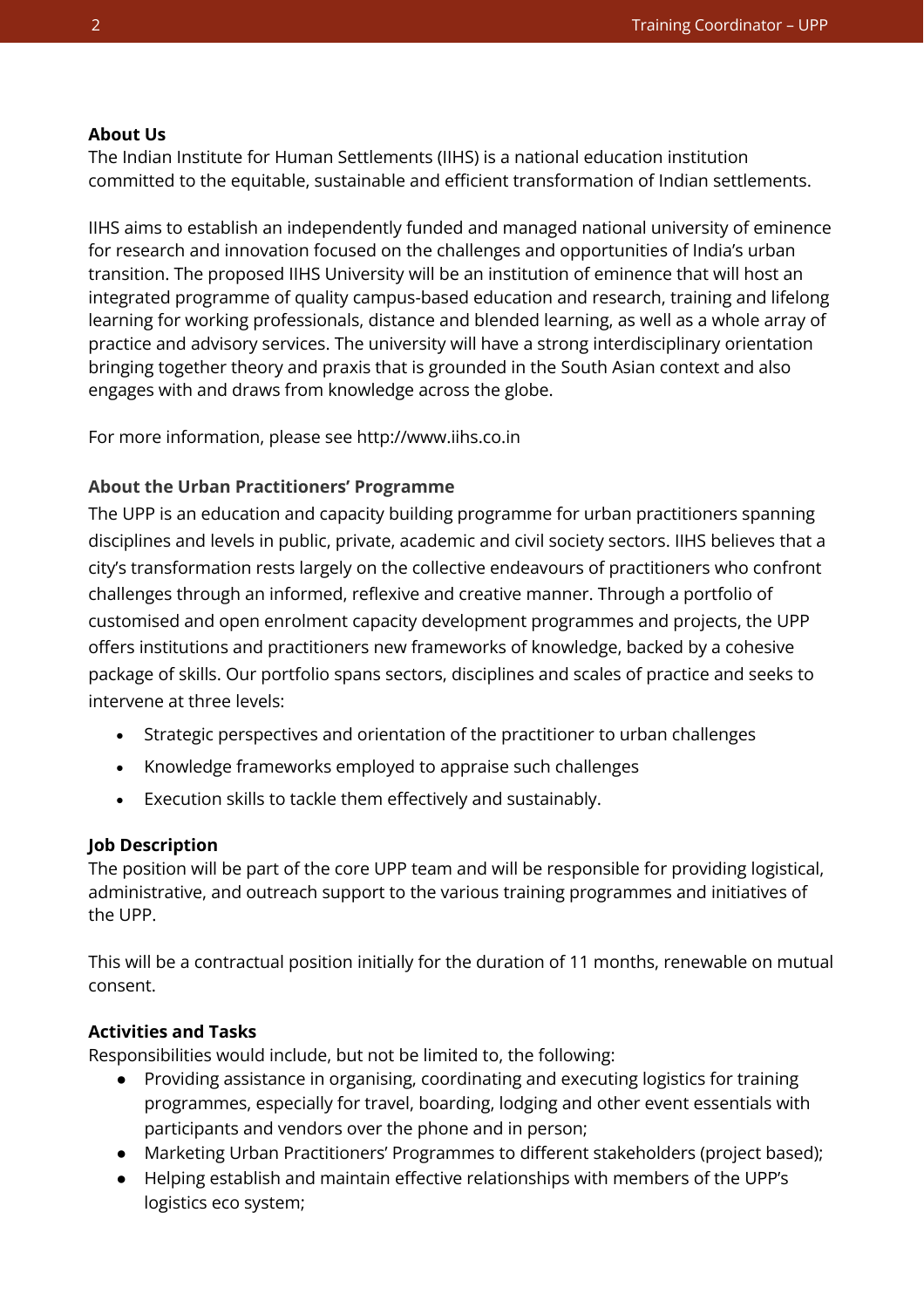- Assisting with participant enquiries;
- Digitising and analysing participant data and feedback from UPP training programmes;
- Coordinating with other internal teams;
- Providing support to other IIHS activities including academics, research, training, practice, operations and others;
- Participating in all activities of Institution-building at IIHS; carrying out tasks as assigned by IIHS; and travelling on IIHS work within or outside the country as and when needed.

#### **Structure and Reporting**

The Training Coordinator – Urban Practitioner's Programme will be an External Consultant coordinating with the Senior Associate - Urban Practitioner's Programme at IIHS and will be required to collaborate effectively with a diverse group of internal teams and external individuals/ organisations, and students.

#### **Person Specification**

The ideal candidate should have:

- 1) A minimum of six months to one year of experience in customer relations/sales;
- 2) Working knowledge of MS office and Google Drive;
- 3) Strong listing skills; excellent communication and interpersonal skills;
- 4) A problem-solving mindset;
- 5) Effective communication skills in English with fluency in Hindi; knowledge of South Indian languages (preferably Tamil and or Kannada) would be an added advantage.

This is a contractual engagement for an initial term of 11 months, renewable on mutual consent. This offer is on an exclusive basis, which implies that other professional assignments (whether compensated or not) that bear a potential conflict of interest with IIHS cannot be undertaken.

The search will remain open until the position is filled.

#### **Location**

This position is based in Bengaluru and may entail travel to other locations in India.

#### **Review and Assessment**

The role and performance of the incumbent shall be subject to normal review and assessment systems at IIHS.

#### **Diversity Policy**

IIHS is an equal opportunity employer that encourages women, people with disabilities and those from economically and socially excluded communities with the requisite skills and qualifications to apply for positions.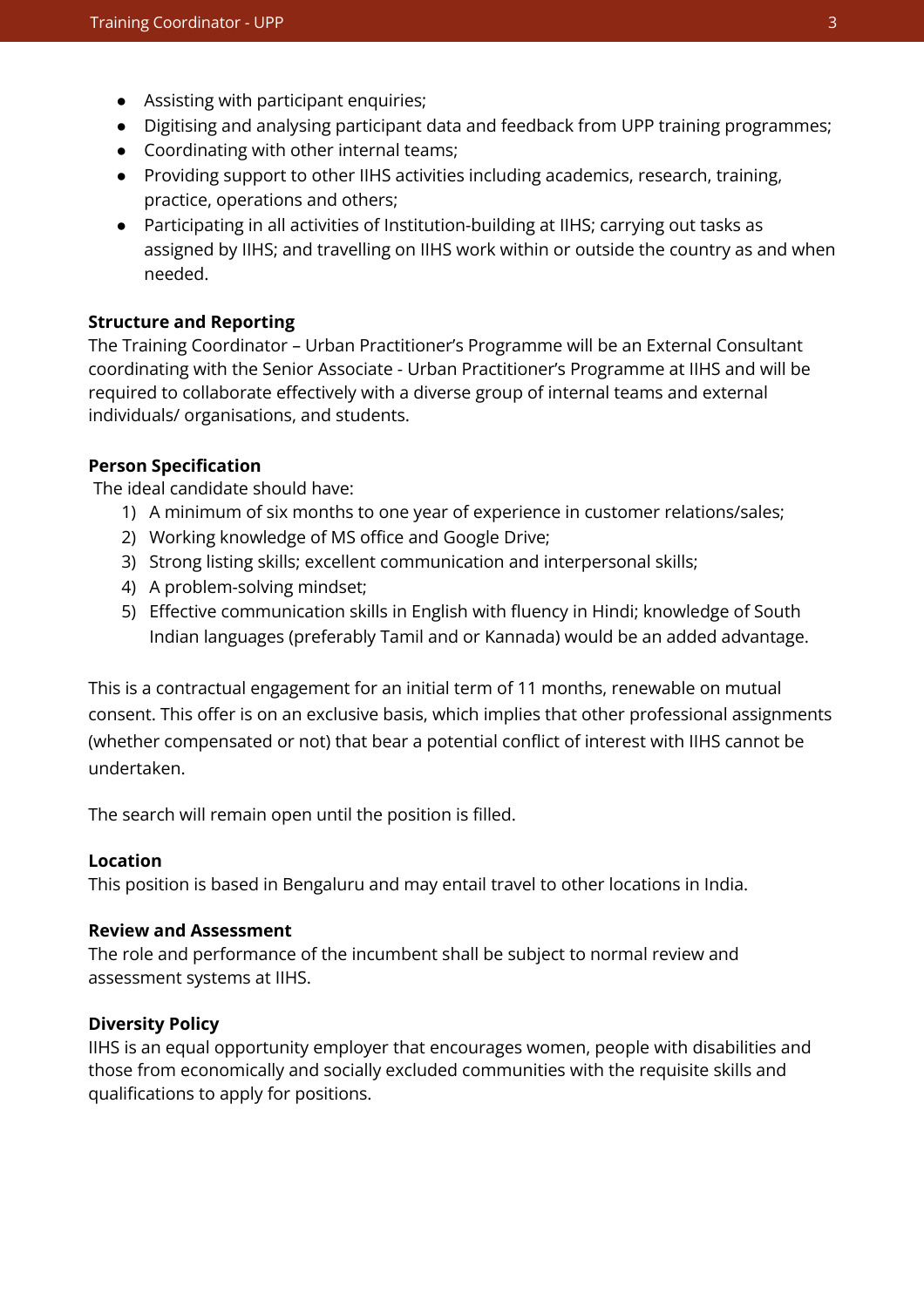# **To apply**

If you are interested to explore this opportunity with us, please fill the online application form by clicking [here.](https://iihs.co.in/job-application/) (You can also click on the "Apply Now" button at the end of the Job Description displayed on the website).

## **Contact**

Please write to us at **hr@iihs.co.in** if you need any clarifications while filling the online application form.